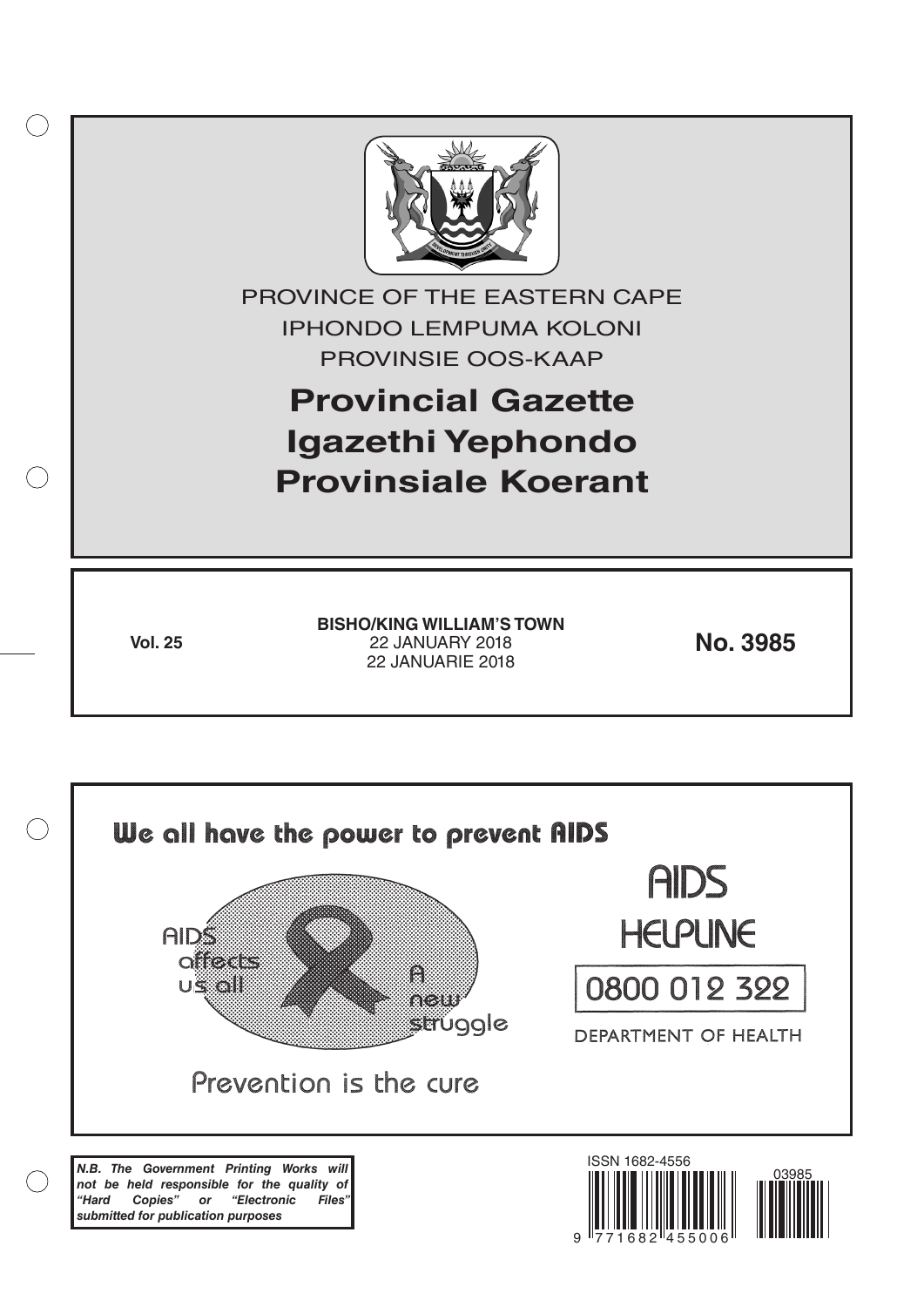# **IMPORTANT NOTICE:**

**The GovernmenT PrinTinG Works Will noT be held resPonsible for any errors ThaT miGhT occur due To The submission of incomPleTe / incorrecT / illeGible coPy.**

**no fuTure queries Will be handled in connecTion WiTh The above.**

## **CONTENTS**

|                                                                                                         | Gazette<br>No. | Page<br>No. |
|---------------------------------------------------------------------------------------------------------|----------------|-------------|
| LOCAL AUTHORITY NOTICES • PLAASLIKE OWERHEIDS KENNISGEWINGS                                             |                |             |
| Municipal Property Rates Act (6/2004): Great Kei Municipality: Notice of imposition of rates: 2017/2018 | 3985           |             |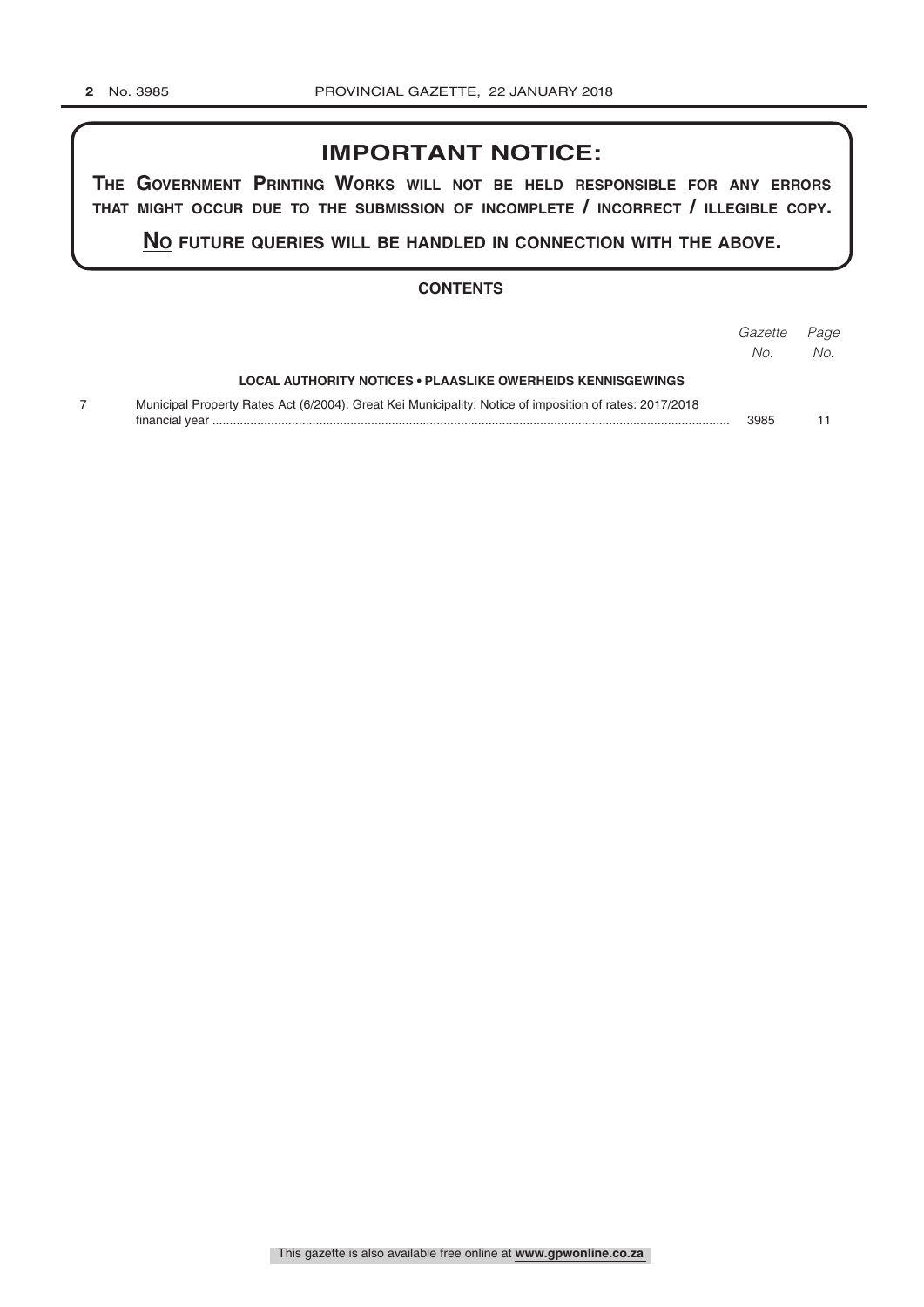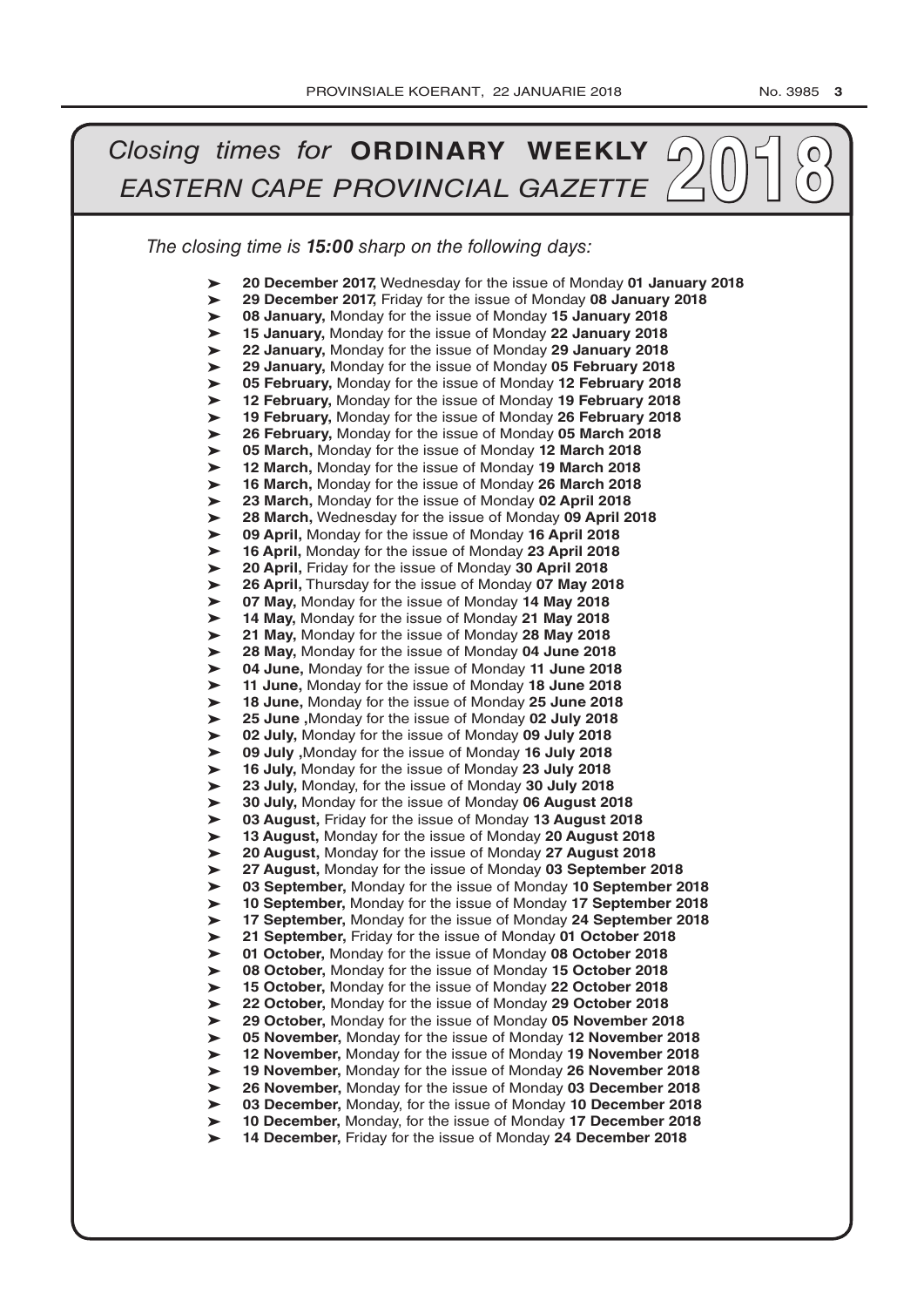# **LIST OF TARIFF RATES** FOR PUBLICATION OF NOTICES **COMMENCEMENT: 1 APRIL 2016**

# **NATIONAL AND PROVINCIAL**

Notice sizes for National, Provincial & Tender gazettes 1/4, 2/4, 3/4, 4/4 per page. Notices submitted will be charged at R1000 per full page, pro-rated based on the above categories.

| <b>Pricing for National, Provincial - Variable Priced Notices</b> |                          |                      |  |  |  |  |
|-------------------------------------------------------------------|--------------------------|----------------------|--|--|--|--|
| <b>Notice Type</b>                                                | <b>Page Space</b>        | <b>New Price (R)</b> |  |  |  |  |
| Ordinary National, Provincial                                     | 1/4 - Quarter Page       | 250.00               |  |  |  |  |
| Ordinary National, Provincial                                     | 2/4 - Half Page          | 500.00               |  |  |  |  |
| Ordinary National, Provincial                                     | 3/4 - Three Quarter Page | 750.00               |  |  |  |  |
| <b>Ordinary National, Provincial</b>                              | 4/4 - Full Page          | 1000.00              |  |  |  |  |

# **EXTRA-ORDINARY**

All Extra-ordinary National and Provincial gazette notices are non-standard notices and attract a variable price based on the number of pages submitted.

The pricing structure for National and Provincial notices which are submitted as **Extra ordinary submissions** will be charged at **R3000** per page.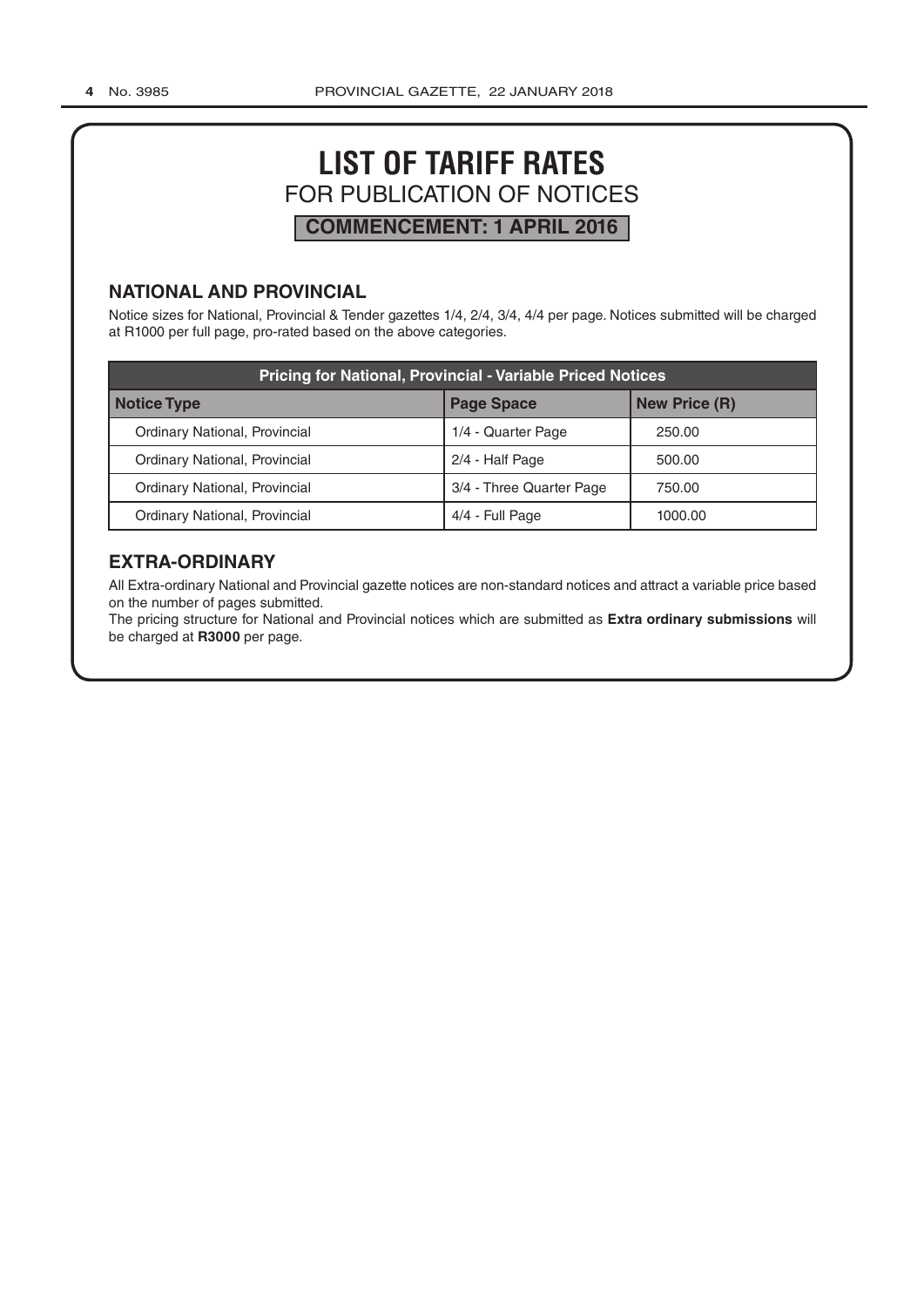The **Government Printing Works** (**GPW**) has established rules for submitting notices in line with its electronic notice processing system, which requires the use of electronic *Adobe* Forms. Please ensure that you adhere to these guidelines when completing and submitting your notice submission.

# **Closing Times for ACCepTAnCe of noTiCes**

- 1. The *Government Gazette* and *Government Tender Bulletin* are weekly publications that are published on Fridays and the closing time for the acceptance of notices is strictly applied according to the scheduled time for each gazette.
- 2. Please refer to the Submission Notice Deadline schedule in the table below. This schedule is also published online on the Government Printing works website www.gpwonline.co.za

All re-submissions will be subject to the standard cut-off times. **All notices received after the closing time will be rejected**.

| <b>Government Gazette Type</b>                   | <b>Publication</b><br><b>Frequency</b> | <b>Publication Date</b>                              | <b>Submission Deadline</b>                              | <b>Cancellations Deadline</b>                   |
|--------------------------------------------------|----------------------------------------|------------------------------------------------------|---------------------------------------------------------|-------------------------------------------------|
| <b>National Gazette</b>                          | Weekly                                 | Friday                                               | Friday 15h00 for next Friday                            | Tuesday, 15h00 - 3 days<br>prior to publication |
| <b>Regulation Gazette</b>                        | Weekly                                 | Friday                                               | Friday 15h00, to be published<br>the following Friday   | Tuesday, 15h00 - 3 days<br>prior to publication |
| <b>Petrol Price Gazette</b>                      | As required                            | First Wednesday of<br>the month                      | One week before publication                             | 3 days prior to<br>publication                  |
| <b>Road Carrier Permits</b>                      | Weekly                                 | Friday                                               | Thursday 15h00, to be<br>published the following Friday | 3 days prior to<br>publication                  |
| Unclaimed Monies (justice,<br>labour or lawyers) | January / As<br>required<br>2 per year | Any                                                  | 15 January / As required                                | 3 days prior to<br>publication                  |
| Parliament (acts, white paper,<br>green paper)   | As required                            | Any                                                  |                                                         | 3 days prior to<br>publication                  |
| <b>Manuals</b>                                   | As required                            | Any                                                  | <b>None</b>                                             | <b>None</b>                                     |
| <b>State of Budget</b><br>(National Treasury)    | Monthly                                | Any                                                  | 7 days prior to publication                             | 3 days prior to<br>publication                  |
| Legal Gazettes A, B and C                        | Weekly                                 | Friday                                               | One week before publication                             | Tuesday, 15h00 - 3 days<br>prior to publication |
| <b>Tender Bulletin</b>                           | Weekly                                 | Friday                                               | Friday 15h00 for next Friday                            | Tuesday, 15h00 - 3 days<br>prior to publication |
| Gauteng                                          | Weekly                                 | Wednesday                                            | Two weeks before publication                            | 3 days after submission<br>deadline             |
| Eastern Cape                                     | Weekly                                 | Monday                                               | One week before publication                             | 3 days prior to<br>publication                  |
| Northern Cape                                    | Weekly                                 | Monday                                               | One week before publication                             | 3 days prior to<br>publication                  |
| <b>North West</b>                                | Weekly                                 | Tuesday                                              | One week before publication                             | 3 days prior to<br>publication                  |
| KwaZulu-Natal                                    | Weekly                                 | Thursday                                             | One week before publication                             | 3 days prior to<br>publication                  |
| Limpopo                                          | Weekly                                 | Friday                                               | One week before publication                             | 3 days prior to<br>publication                  |
| Mpumalanga                                       | Weekly                                 | Friday                                               | One week before publication                             | 3 days prior to<br>publication                  |
| <b>Gauteng Liquor License</b><br>Gazette         | Monthly                                | Wednesday before<br>the First Friday of the<br>month | Two weeks before publication                            | 3 days after submission<br>deadline             |
| Northern Cape Liquor License<br>Gazette          | Monthly                                | First Friday of the<br>month                         | Two weeks before publication                            | 3 days after submission<br>deadline             |
| National Liquor License Gazette                  | Monthly                                | First Friday of the<br>month                         | Two weeks before publication                            | 3 days after submission<br>deadline             |
| Mpumalanga Liquor License<br>Gazette             | 2 per month                            | Second & Fourth<br>Friday                            | One week before                                         | 3 days prior to<br>publication                  |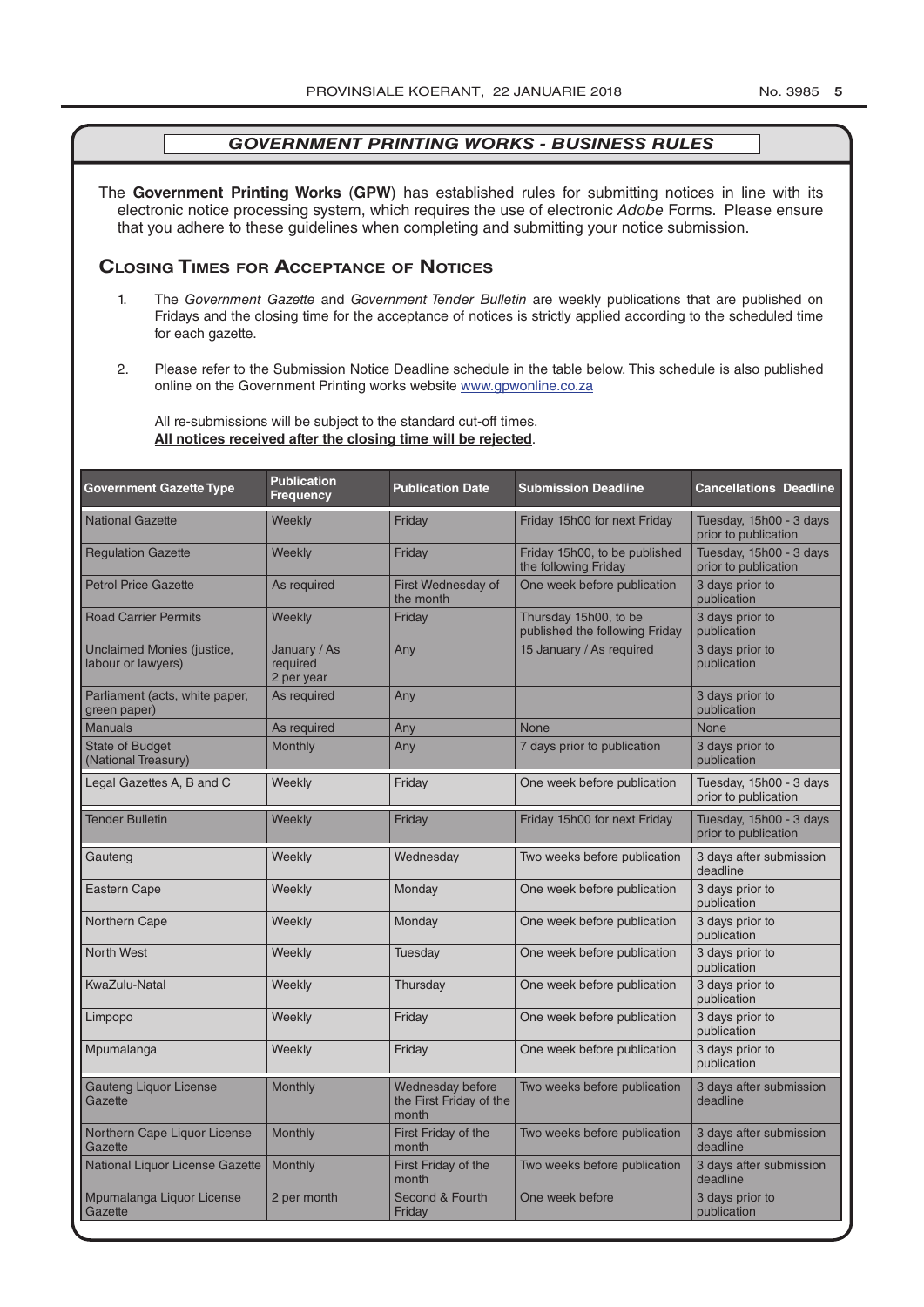#### **exTrAordinAry gAzeTTes**

3. *Extraordinary Gazettes* can have only one publication date. If multiple publications of an *Extraordinary Gazette* are required, a separate Z95/Z95Prov *Adobe* Forms for each publication date must be submitted.

# **NOTICE SUBMISSION PROCESS**

- 4. Download the latest *Adobe* form, for the relevant notice to be placed, from the **Government Printing Works** website www.gpwonline.co.za.
- 5. The *Adobe* form needs to be completed electronically using *Adobe Acrobat* / *Acrobat Reader*. Only electronically completed *Adobe* forms will be accepted. No printed, handwritten and/or scanned *Adobe* forms will be accepted.
- 6. The completed electronic *Adobe* form has to be submitted via email to submit.egazette@gpw.gov.za. The form needs to be submitted in its original electronic *Adobe* format to enable the system to extract the completed information from the form for placement in the publication.
- 7. Every notice submitted **must** be accompanied by an official **GPW** quotation. This must be obtained from the *eGazette* Contact Centre.
- 8. Each notice submission should be sent as a single email. The email **must** contain **all documentation relating to a particular notice submission**.
	- 8.1. Each of the following documents must be attached to the email as a separate attachment:
		- 8.1.1. An electronically completed *Adobe* form, specific to the type of notice that is to be placed.
			- 8.1.1.1. For National *Government Gazette* or *Provincial Gazette* notices, the notices must be accompanied by an electronic Z95 or Z95Prov *Adobe* form
			- 8.1.1.2. The notice content (body copy) **MUST** be a separate attachment.
		- 8.1.2. A copy of the official **Government Printing Works** quotation you received for your notice . *(Please see Quotation section below for further details)*
		- 8.1.3. A valid and legible Proof of Payment / Purchase Order: **Government Printing Works** account customer must include a copy of their Purchase Order*.* **Non**-**Government Printing Works** account customer needs to submit the proof of payment for the notice
		- 8.1.4. Where separate notice content is applicable (Z95, Z95 Prov and TForm 3, it should **also** be attached as a separate attachment. *(Please see the Copy Section below, for the specifications)*.
		- 8.1.5. Any additional notice information if applicable.
- 9. The electronic *Adobe* form will be taken as the primary source for the notice information to be published. Instructions that are on the email body or covering letter that contradicts the notice form content will not be considered. The information submitted on the electronic *Adobe* form will be published as-is.
- 10. To avoid duplicated publication of the same notice and double billing, Please submit your notice **ONLY ONCE.**
- 11. Notices brought to **GPW** by "walk-in" customers on electronic media can only be submitted in *Adobe* electronic form format. All "walk-in" customers with notices that are not on electronic *Adobe* forms will be routed to the Contact Centre where they will be assisted to complete the forms in the required format.
- 12. Should a customer submit a bulk submission of hard copy notices delivered by a messenger on behalf of any organisation e.g. newspaper publisher, the messenger will be referred back to the sender as the submission does not adhere to the submission rules.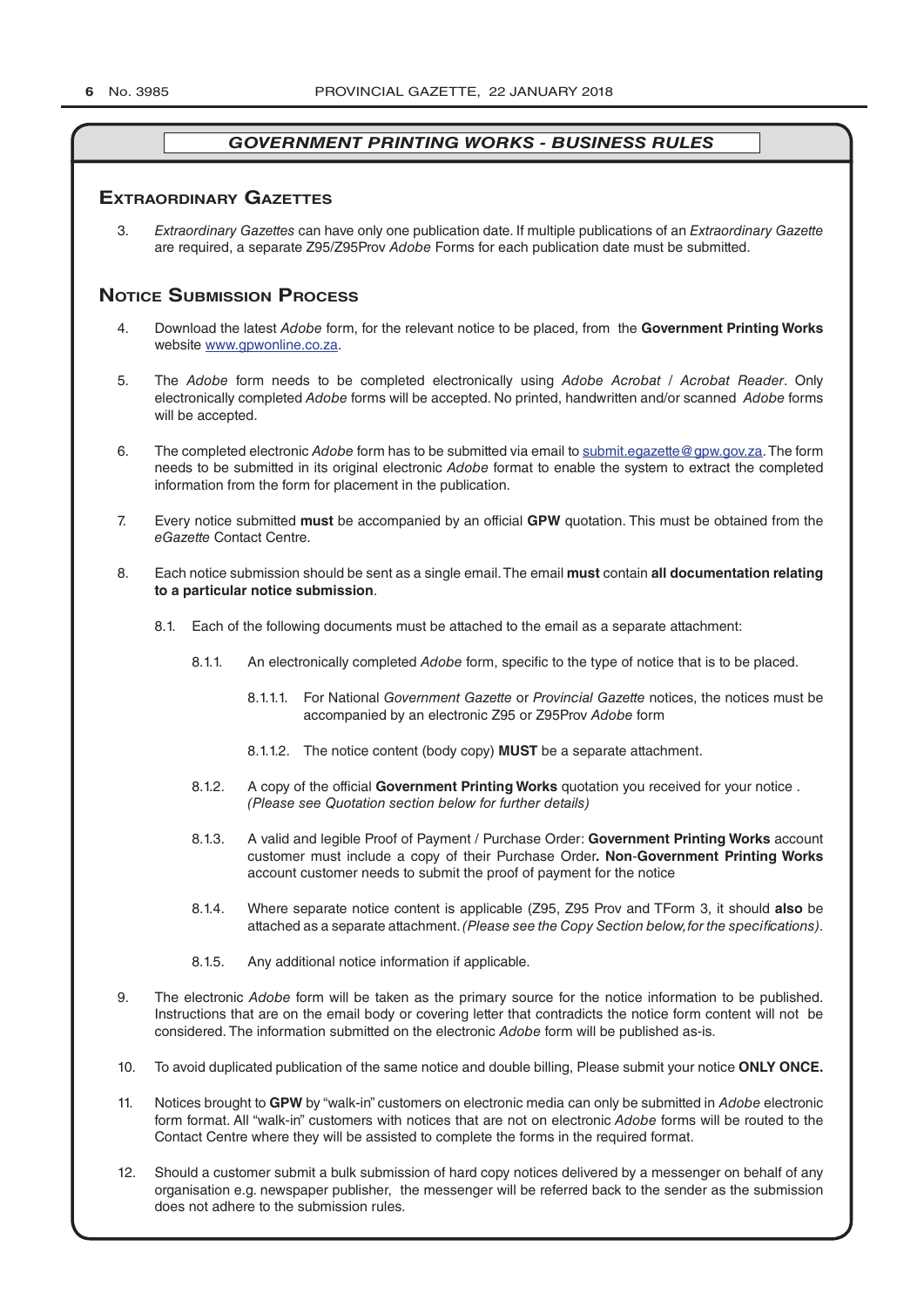#### **QuoTATions**

- 13. Quotations are valid until the next tariff change.
	- 13.1. *Take note:* **GPW**'s annual tariff increase takes place on *1 April* therefore any quotations issued, accepted and submitted for publication up to *31 March* will keep the old tariff. For notices to be published from 1 April, a quotation must be obtained from **GPW** with the new tariffs. Where a tariff increase is implemented during the year, **GPW** endeavours to provide customers with 30 days' notice of such changes.
- 14. Each quotation has a unique number.
- 15. Form Content notices must be emailed to the *eGazette* Contact Centre for a quotation.
	- 15.1. The *Adobe* form supplied is uploaded by the Contact Centre Agent and the system automatically calculates the cost of your notice based on the layout/format of the content supplied.
	- 15.2. It is critical that these *Adobe* Forms are completed correctly and adhere to the guidelines as stipulated by **GPW**.

#### 16. **APPLICABLE ONLY TO GPW ACCOUNT HOLDERS**:

- 16.1. **GPW** Account Customers must provide a valid **GPW** account number to obtain a quotation.
- 16.2. Accounts for **GPW** account customers **must** be active with sufficient credit to transact with **GPW** to submit notices.
	- 16.2.1. If you are unsure about or need to resolve the status of your account, please contact the **GPW** Finance Department prior to submitting your notices. (If the account status is not resolved prior to submission of your notice, the notice will be failed during the process).

#### 17. **APPLICABLE ONLY TO CASH CUSTOMERS:**

- 17.1. Cash customers doing **bulk payments** must use a **single email address** in order to use the **same proof of payment** for submitting multiple notices.
- 18. The responsibility lies with you, the customer, to ensure that the payment made for your notice(s) to be published is sufficient to cover the cost of the notice(s).
- 19. Each quotation will be associated with one proof of payment / purchase order / cash receipt.

#### 19.1. This means that **the quotation number can only be used once to make a payment.**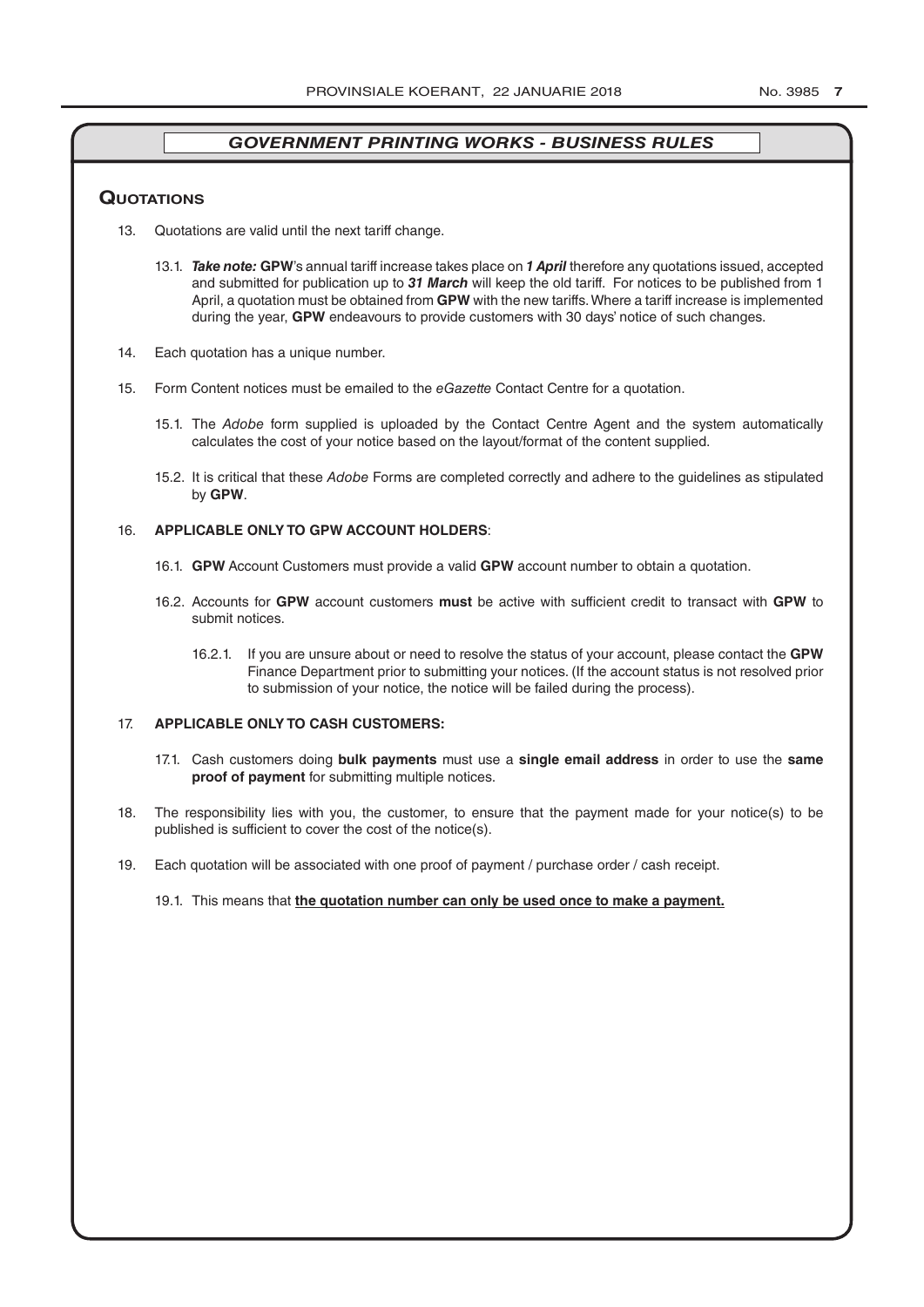## **COPY (SEPARATE NOTICE CONTENT DOCUMENT)**

- 20. Where the copy is part of a separate attachment document for Z95, Z95Prov and TForm03
	- 20.1. Copy of notices must be supplied in a separate document and may not constitute part of any covering letter, purchase order, proof of payment or other attached documents.

The content document should contain only one notice. (You may include the different translations of the same notice in the same document).

20.2. The notice should be set on an A4 page, with margins and fonts set as follows:

Page size  $=$  A4 Portrait with page margins: Top  $=$  40mm, LH/RH  $=$  16mm, Bottom  $=$  40mm; Use font size: Arial or Helvetica 10pt with 11pt line spacing;

Page size = A4 Landscape with page margins:  $Top = 16$ mm, LH/RH = 40mm, Bottom = 16mm; Use font size: Arial or Helvetica 10pt with 11pt line spacing;

#### **CAnCellATions**

- 21. Cancellation of notice submissions are accepted by **GPW** according to the deadlines stated in the table above in point 2. Non-compliance to these deadlines will result in your request being failed. Please pay special attention to the different deadlines for each gazette. Please note that any notices cancelled after the cancellation deadline will be published and charged at full cost.
- 22. Requests for cancellation must be sent by the original sender of the notice and must accompanied by the relevant notice reference number (N-) in the email body.

#### **AmendmenTs To noTiCes**

23. With effect from 01 October 2015, **GPW** will not longer accept amendments to notices. The cancellation process will need to be followed according to the deadline and a new notice submitted thereafter for the next available publication date.

## **REJECTIONS**

- 24. All notices not meeting the submission rules will be rejected to the customer to be corrected and resubmitted. Assistance will be available through the Contact Centre should help be required when completing the forms. (012-748 6200 or email info.egazette@gpw.gov.za). Reasons for rejections include the following:
	- 24.1. Incorrectly completed forms and notices submitted in the wrong format, will be rejected.
	- 24.2. Any notice submissions not on the correct *Adobe* electronic form, will be rejected.
	- 24.3. Any notice submissions not accompanied by the proof of payment / purchase order will be rejected and the notice will not be processed.
	- 24.4. Any submissions or re-submissions that miss the submission cut-off times will be rejected to the customer. The Notice needs to be re-submitted with a new publication date.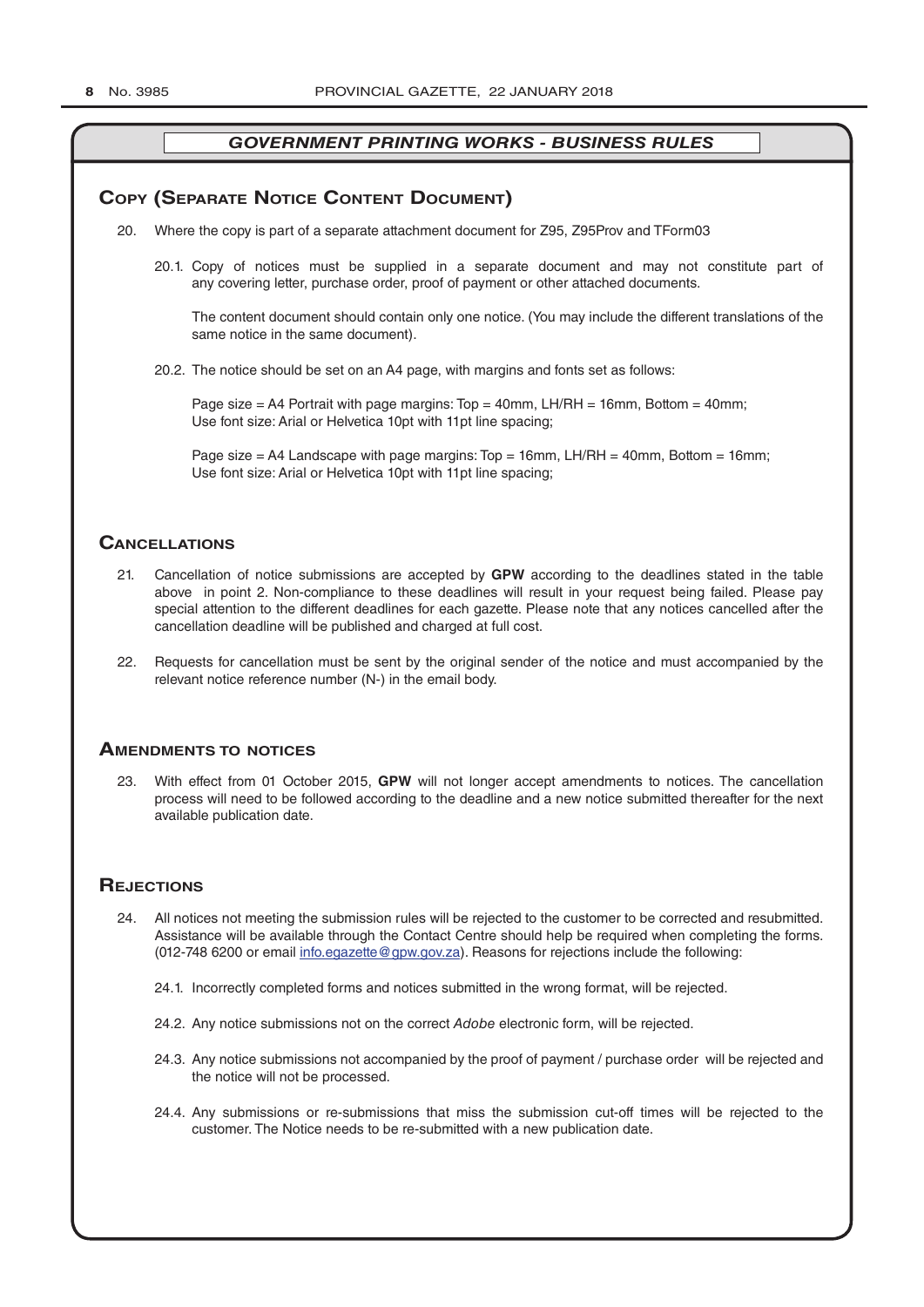#### **ApprovAl of noTiCes**

- 25. Any notices other than legal notices are subject to the approval of the Government Printer, who may refuse acceptance or further publication of any notice.
- 26. No amendments will be accepted in respect to separate notice content that was sent with a Z95 or Z95Prov notice submissions. The copy of notice in layout format (previously known as proof-out) is only provided where requested, for Advertiser to see the notice in final Gazette layout. Should they find that the information submitted was incorrect, they should request for a notice cancellation and resubmit the corrected notice, subject to standard submission deadlines. The cancellation is also subject to the stages in the publishing process, i.e. If cancellation is received when production (printing process) has commenced, then the notice cannot be cancelled.

#### **governmenT prinTer indemnified AgAinsT liAbiliTy**

- 27. The Government Printer will assume no liability in respect of—
	- 27.1. any delay in the publication of a notice or publication of such notice on any date other than that stipulated by the advertiser;
	- 27.2. erroneous classification of a notice, or the placement of such notice in any section or under any heading other than the section or heading stipulated by the advertiser;
	- 27.3. any editing, revision, omission, typographical errors or errors resulting from faint or indistinct copy.

#### **liAbiliTy of AdverTiser**

28. Advertisers will be held liable for any compensation and costs arising from any action which may be instituted against the Government Printer in consequence of the publication of any notice.

#### **CusTomer inQuiries**

Many of our customers request immediate feedback/confirmation of notice placement in the gazette from our Contact Centre once they have submitted their notice – While **GPW** deems it one of their highest priorities and responsibilities to provide customers with this requested feedback and the best service at all times, we are only able to do so once we have started processing your notice submission.

**GPW** has a 2-working day turnaround time for processing notices received according to the business rules and deadline submissions.

Please keep this in mind when making inquiries about your notice submission at the Contact Centre.

- 29. Requests for information, quotations and inquiries must be sent to the Contact Centre ONLY.
- 30. Requests for Quotations (RFQs) should be received by the Contact Centre at least **2 working days** before the submission deadline for that specific publication.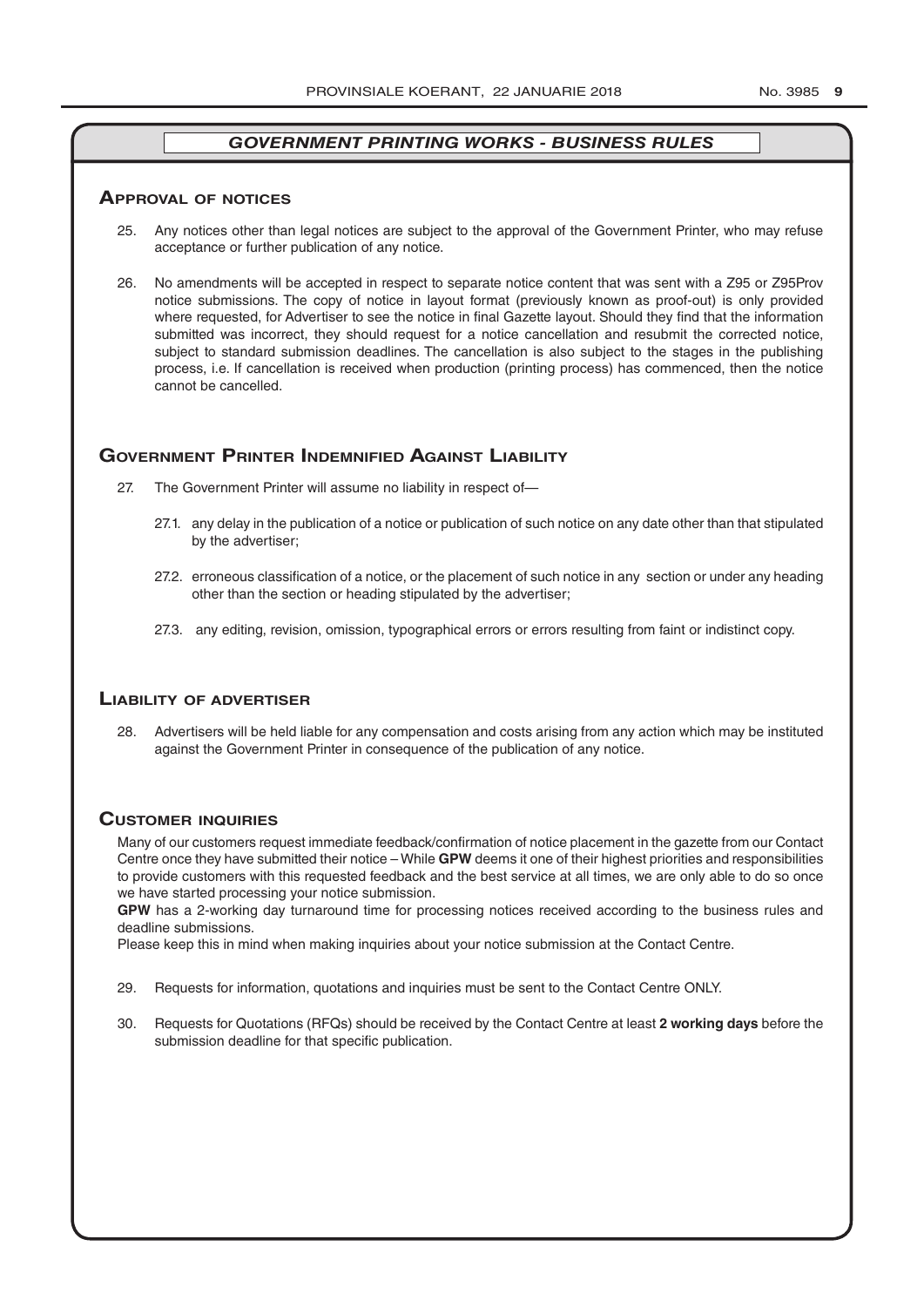#### **pAymenT of CosT**

- 31. The Request for Quotation for placement of the notice should be sent to the Gazette Contact Centre as indicated above, prior to submission of notice for advertising.
- 32. Payment should then be made, or Purchase Order prepared based on the received quotation, prior to the submission of the notice for advertising as these documents i.e. proof of payment or Purchase order will be required as part of the notice submission, as indicated earlier.
- 33. Every proof of payment must have a valid **GPW** quotation number as a reference on the proof of payment document.
- 34. Where there is any doubt about the cost of publication of a notice, and in the case of copy, an enquiry, accompanied by the relevant copy, should be addressed to the Gazette Contact Centre, **Government Printing Works**, Private Bag X85, Pretoria, 0001 email: info.egazette@gpw.gov.za before publication.
- 35. Overpayment resulting from miscalculation on the part of the advertiser of the cost of publication of a notice will not be refunded, unless the advertiser furnishes adequate reasons why such miscalculation occurred. In the event of underpayments, the difference will be recovered from the advertiser, and future notice(s) will not be published until such time as the full cost of such publication has been duly paid in cash or electronic funds transfer into the **Government Printing Works** banking account.
- 36. In the event of a notice being cancelled, a refund will be made only if no cost regarding the placing of the notice has been incurred by the **Government Printing Works**.
- 37. The **Government Printing Works** reserves the right to levy an additional charge in cases where notices, the cost of which has been calculated in accordance with the List of Fixed Tariff Rates, are subsequently found to be excessively lengthy or to contain overmuch or complicated tabulation.

#### **proof of publiCATion**

- 38. Copies of any of the *Government Gazette* or *Provincial Gazette* can be downloaded from the **Government Printing Works** website www.gpwonline.co.za free of charge, should a proof of publication be required.
- 39. Printed copies may be ordered from the Publications department at the ruling price. The **Government Printing Works** will assume no liability for any failure to post or for any delay in despatching of such *Government Gazette*(s).

## *GOVERNMENT PRINTING WORKS CONTACT INFORMATION*

| <b>Physical Address:</b>         |  |  |  |  |
|----------------------------------|--|--|--|--|
| <b>Government Printing Works</b> |  |  |  |  |
| 149 Bosman Street                |  |  |  |  |
| Pretoria                         |  |  |  |  |

**For Gazette and Notice submissions:** Gazette Submissions: **E-mail:** submit.egazette@gpw.gov.za **For queries and quotations, contact:** Gazette Contact Centre: **E-mail:** info.egazette@gpw.gov.za

**Contact person for subscribers:** Mrs M. Toka: **E-mail:** subscriptions@gpw.gov.za

**Physical Address: Postal Address: GPW Banking Details:**

Private Bag X85 **Bank:** ABSA Bosman Street 149 Bosman Street Pretoria **Account No.:** 405 7114 016 Pretoria 0001 **Branch Code:** 632-005

**Tel:** 012-748 6200

**Tel:** 012-748-6066 / 6060 / 6058 **Fax:** 012-323-9574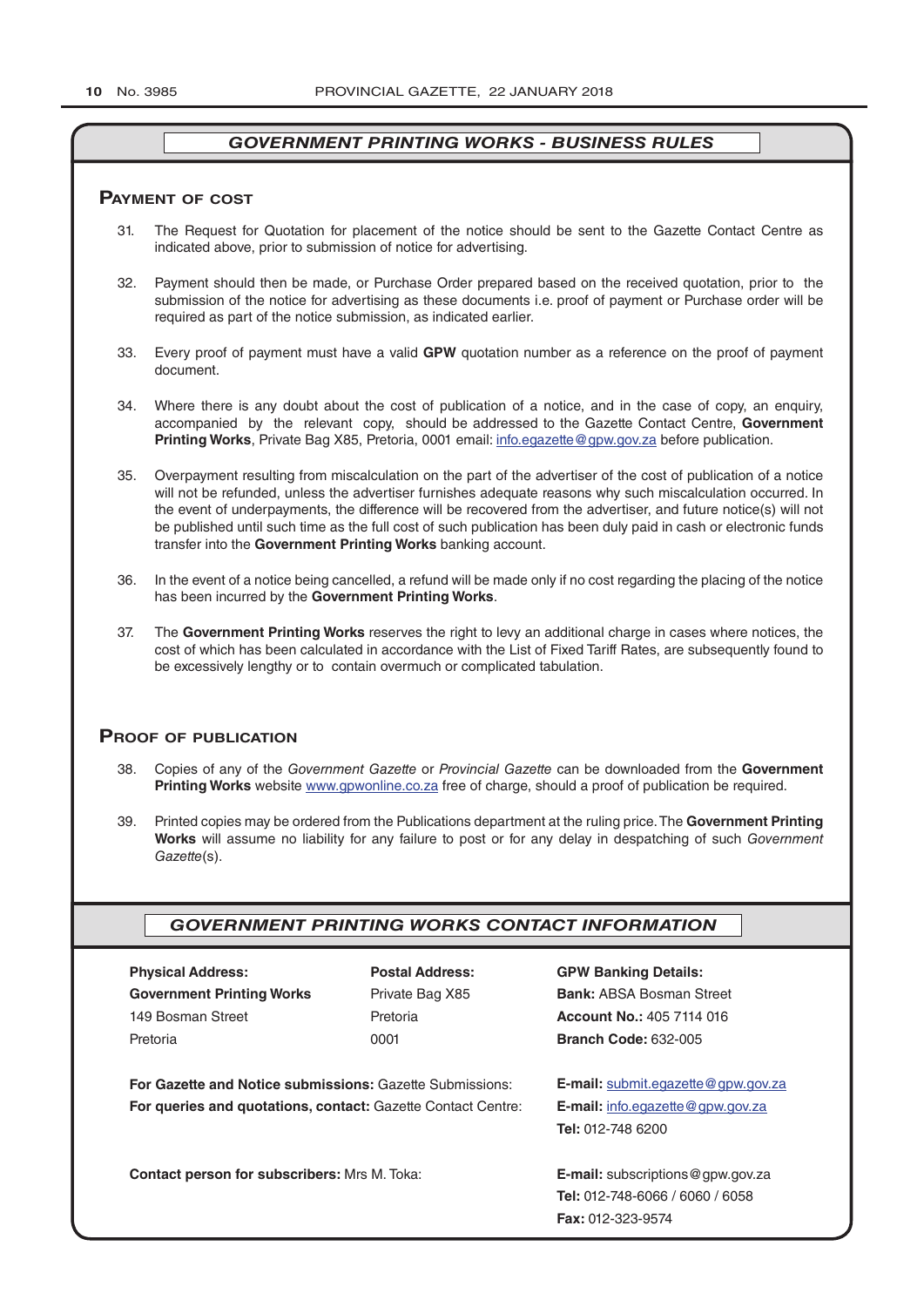# Local Authority Notices • Plaaslike Owerheids Kennisgewings

# **LOCAL AUTHORITY NOTICE 7 OF 2018**

# **GREAT KEI MUNICIPALITY**

# **NOTICE OF IMPOSITION OF RATES: 2017/2018 FINANCIAL YEAR**

NOTICE is hereby given, in terms section 14(2) of the Municipal Property Rates Act No. 6 of 2004 that on 31 May 2017 the Municipal Council adopted the following resolution regarding the imposition of rates for the 2017/2018 financial year Commencing on 1 July 2018.

| <b>CATEGORY</b>                       | <b>CENTS IN THE RAND</b> |
|---------------------------------------|--------------------------|
| <b>General Residential Properties</b> | 0.0070                   |
| <b>Vacant Residential Properties</b>  | 0.0078                   |
| <b>Commercial Properties</b>          | 0.0139                   |
| Public Service Infrastructure/PBO     | 0.0017                   |
| Government                            | 0.0139                   |
| Farms                                 | 0.0017                   |
| Mixed property use                    |                          |

The aforesaid categories are defined in the Rates Policy of the Municipality.

I. SIKHULU-NQWENA **MUNICIPAL MANAGER**